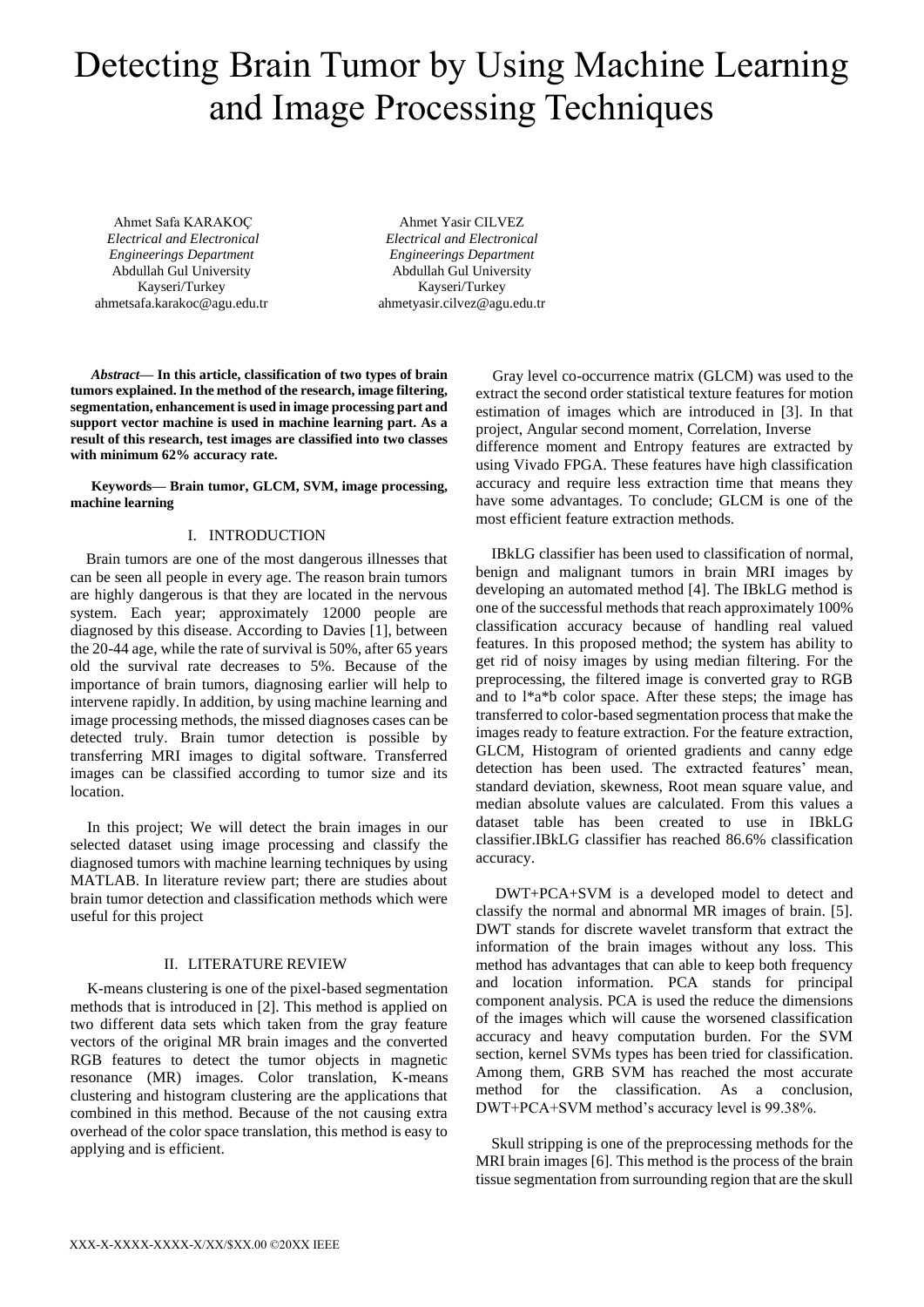and nonbrain area. Morphology based methods has been used to separate the brain area from skull. This method has 5 steps. These are, image thresholding, morphological operators that fill the gaps in extracted object, edge detection, creating a binary mask and combining the binary mask. As a conclusion, this algorithm has provided more efficient MRI images that are not affected from surrounding region of the brain.

## III. DATASET DEFINITION

 We took the dataset from Kaggle [7]. In this dataset; there are 3 different tumor types that are glioma, meningioma and pituitary and normal brain images. The description of the tumor types will be introduced in order.

 Gliomas are a general name used to describe a group of tumors that occur in the glial cells, the supporting tissue of the brain. Symptoms include headache, seizures, nausea, and vomiting. (Figure1). Meningiomas are slow-growing and mostly benign tumors that arise from the membranes surrounding the brain. Although they are not technically a brain tumor since they do not originate in the brain, they cause a number of symptoms by creating pressure on the brain with their growth. (Figure2). Pituitary tumors are abnormal growths that develop in your pituitary gland. Some pituitary tumors result in too much of the hormones that regulate important functions of your body. Some pituitary tumors can cause your pituitary gland to produce lower levels of hormones. (Figure3).

accuracy. So, we took the MRI images that is taken by same shooting angle.

# IV. METHODOLOGY

#### a. Image Processing (Preprocessing)

 Before starting classification, some methods have to be applied in Image Processing to make the image workable. Firstly, skull stripping method (Figure4) has been implemented to remove the surrounding area of brain. This method helps to focus on the brain tumor part. Secondly, median filtering (Figure5) has been applied to remove the noises from the brain MR images via built-in function in MATLAB. After the filtering is completed, normalization has been applied. Normalization has been used to change the range of pixel intensity values. Next methods after these steps are image enhancement and image segmentation. Image enhancement is used to adjust the digital images to make them more suitable for displaying. For this implementation "imadjust" function has been used in MATLAB. Image segmentation's goal is to change the representation of image to make easier to analyze and more meaningful. As a final step morphology operator has been applied to brain images. In a morphological operation, the value of each pixel in the output image is based on a comparison of the corresponding pixel in the input image with its neighbors. (Figure 6) [11]. After all steps completed, our MRI images are ready for GLCM that will extract the features of the images.





**Figure 5 Median Filtering**

**Figure 3**

 Dataset has been separated by 2 files that are training images and test images. In training image file, there are 841 different images with different types. In testing image file, there are 156 different images. For our project we did not use all images. Because the shooting angle of the images are different and to use these images together will decrease the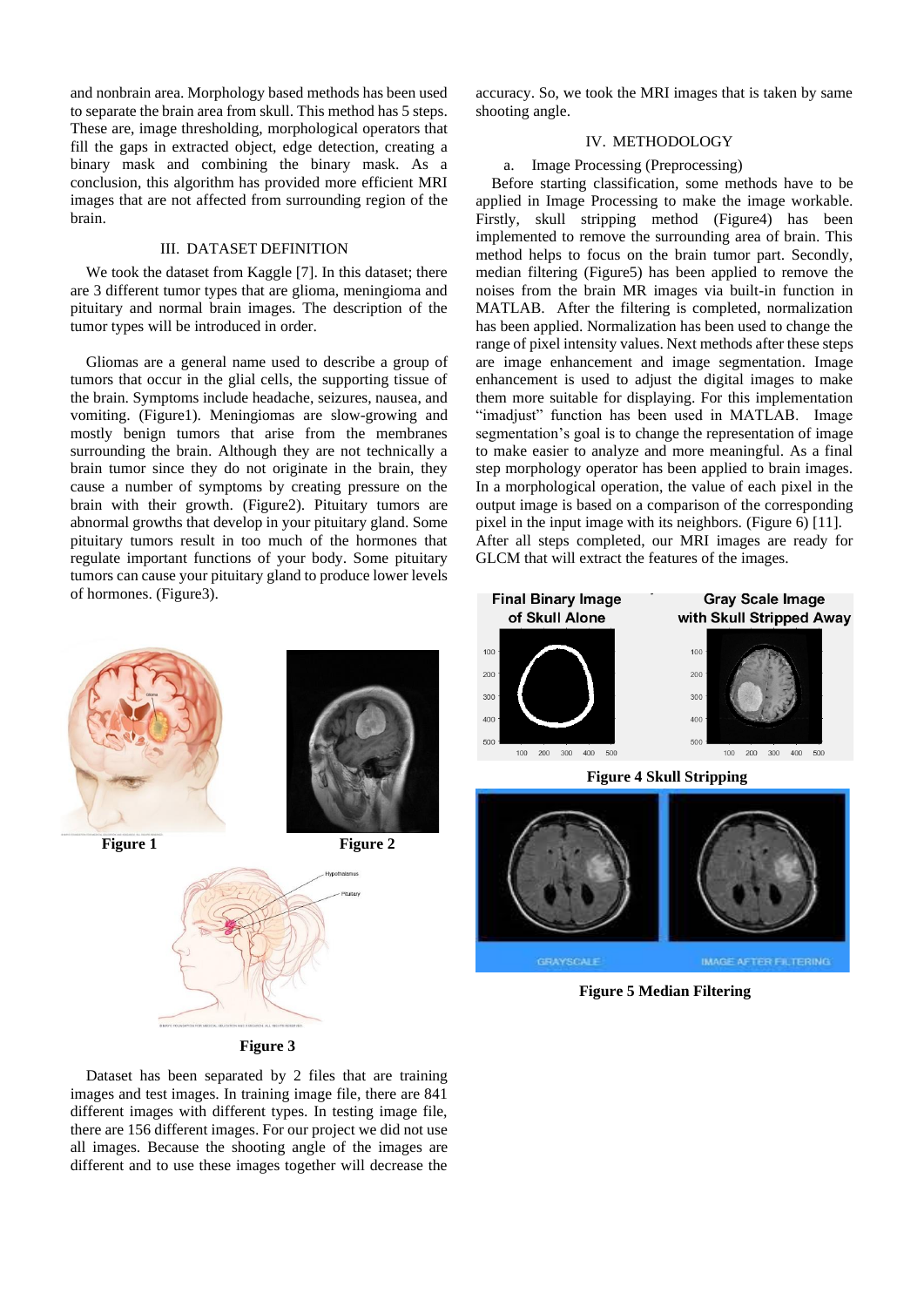



#### **Figure 8**

## b. Feature Extraction (GLCM Texture)

 When the image processing part is completed, to extract the features from the images GLCM Texture has been used. Gray level cooccurrence matrix is a statistical method that examines the texture by considering the spatial relationship of pixels.[6] The GLCMs are stored in a three-dimensional matrix that  $(i \times j \times n)$ . n represents the number of GLCM's calculated where n is the number of GLCMs calculated.



**Figure 9 GLCM Algorithm**

 By implementing GLCM, some characteristic features are extracted. Contrast, Correlation, Energy, Homogeneity are the most important features among them. Contrast calculates the local variations of the GLCM matrix. Correlation calculates the joint probability of occurrence of the pairs. Energy shows the sum of squared elements in GLCM. Homogeneity calculates the closeness of the distribution of elements in GLCM [8],[9].

 In this project, we extracted 22 different features of each brain images in our dataset. We created an Excel file to keep these values. These values will be used for classification. These features are listed below;

 Autocorrelation, Contrast, Correlation, Correlation, Cluster Prominence, Cluster Shade, Dissimilarity, Energy, Entropy, Homogeneity, Homogeneity, Maximum probability, Sum of squares, Sum average, Sum variance, Sum entropy, Difference variance, Difference entropy, Information measure of correlation1, Information measure of correlation2, Inverse difference (INV), Inverse difference normalized (INN), Inverse difference moment normalized.

# **Table 1 GLCM Features Values**

|               | GLCM Features         |                    |                                                                                                               |             |              |                              |       |       |                                                                                 |       |                             |       |
|---------------|-----------------------|--------------------|---------------------------------------------------------------------------------------------------------------|-------------|--------------|------------------------------|-------|-------|---------------------------------------------------------------------------------|-------|-----------------------------|-------|
| Sample tumour |                       | autoc              | contr                                                                                                         | corrm       | <b>COFFD</b> | corom                        | cshad | dissi | energ                                                                           | entro | homom                       | homop |
|               |                       |                    | 1.0057485:0.0002216(0.9431374                                                                                 |             |              | 0.0294651/0.01487            |       |       | 0.995879                                                                        |       | 0156812(0.999889110.9998891 |       |
|               |                       |                    | 1.2535469(0.0044260(0.9716224)0.9716224)0.9331436(0.5064914)0.0044260(0.8396231)0.3172226(0.9977869(0.9977869 |             |              |                              |       |       |                                                                                 |       |                             |       |
|               |                       |                    | 1.072246510.001796410.9622397                                                                                 |             |              |                              |       |       | 0.962239710.3418847(0.175890910.001796410.9506325(0.125656510.999101710.9991017 |       |                             |       |
|               |                       |                    | 1.174164410.0045636(0.958779110.958779110.712729510.378676110.0045636(0.8847448(0.249367810.9977181(0.9977181 |             |              |                              |       |       |                                                                                 |       |                             |       |
|               |                       |                    | .004040010.000175810.9360230{0.9360230{0.0206697}0.010436410.000175810.9970760{0.011676410.9999120{0.9999120  |             |              |                              |       |       |                                                                                 |       |                             |       |
|               |                       |                    | 1.016282410.000504510.9539765                                                                                 |             | 0.9539765    | 0.0827915                    |       |       | 0.041869150.000504510.988533340                                                 |       |                             |       |
|               | ō                     |                    | 1.4370910.005802040.9768203.00768203.1.2274268.0.6952403.005802040.743924250.45051740.9970989.0.9970989       |             |              |                              |       |       |                                                                                 |       |                             |       |
|               | maxpr                 | sosvh              | savgh                                                                                                         | svarh       | senth        | dvarh                        | denth | inf1h | inf <sub>2h</sub>                                                               | indnc | <i>idmnc</i>                |       |
|               | 0.9979360             | CADREDD C'25732.00 |                                                                                                               | 3 961225410 |              | 015527540.000221680.0020869  |       |       | -0.89064640.157686410.9999261(0.9999556                                         |       |                             |       |
|               |                       |                    |                                                                                                               |             |              | 3141547 0.0044260(0.02840660 |       |       | -0.91144320.641959310.998524640.9991147                                         |       |                             |       |
|               |                       |                    | 0.974720200.623453952.048763143.796481750.124411310.001796410.01315161.0.90383850.432619010.999401150.9996407 |             |              |                              |       |       |                                                                                 |       |                             |       |
| 4             |                       |                    | 0.9389027;0.7095385(2.1176308)3.7190973(0.2462045(0.0045636(0.0291496(-0.88523580.5718608)0.9984787(0.9990872 |             |              |                              |       |       |                                                                                 |       |                             |       |
| 5             | 0.998536110.5659399   |                    |                                                                                                               |             |              |                              |       |       | 88165250.135062410                                                              |       | 999941310.9999648           |       |
| 6             | 0.994236110.576278892 |                    |                                                                                                               |             |              | 037176950.000504510.00433470 |       |       | -0.90148970.24405250                                                            |       |                             |       |
|               |                       |                    | 0.8504349(0.9291600(2.2933280(3.9056022(0.4464957(0.0058020(0.0356630(-0.91930780,7316789(0.9980659(0.9988395 |             |              |                              |       |       |                                                                                 |       |                             |       |

#### c. Classification (SVM)

 There are many options for classification in Machine learning. To select the best option for this project, we used classification learner app in MATLAB. We trained our dataset via this application. The highest accuracy has reached with Kernel SVM. To train and cross validate fitcsvm function has been used. The common syntax is;

# SVMModel=fitcsvm(X,Y,'KernelFunction','rbf', ...'Standardize',true,'ClassNames',{'negClas s','posClass'});

 In our SVM model Gaussian RBF (Radial Basis Function) is used. RBF is stands for Radial Based Function. RBF kernel is a function whose value depends on the distance from the origin or from some point.[10]



 **Figure 10 RBF Kernel**

# V. RESULTS AND DISCUSSION

 The methods in Methodology section were applied to the two different data which contain Glioma and Meningioma tumor MRI images. According to results of the algorithm, the accuracy rate shows that the algorithm classifies the tumor type. However, the rate is less than the expected value. One of the possible reasons of this issue is number of low-quality images in the dataset. Moreover, because of the MRI nature, all of the images have different perspective even though some are similar to each other. Another possible reason of the low accuracy is image processing part. Skull stripping algorithm